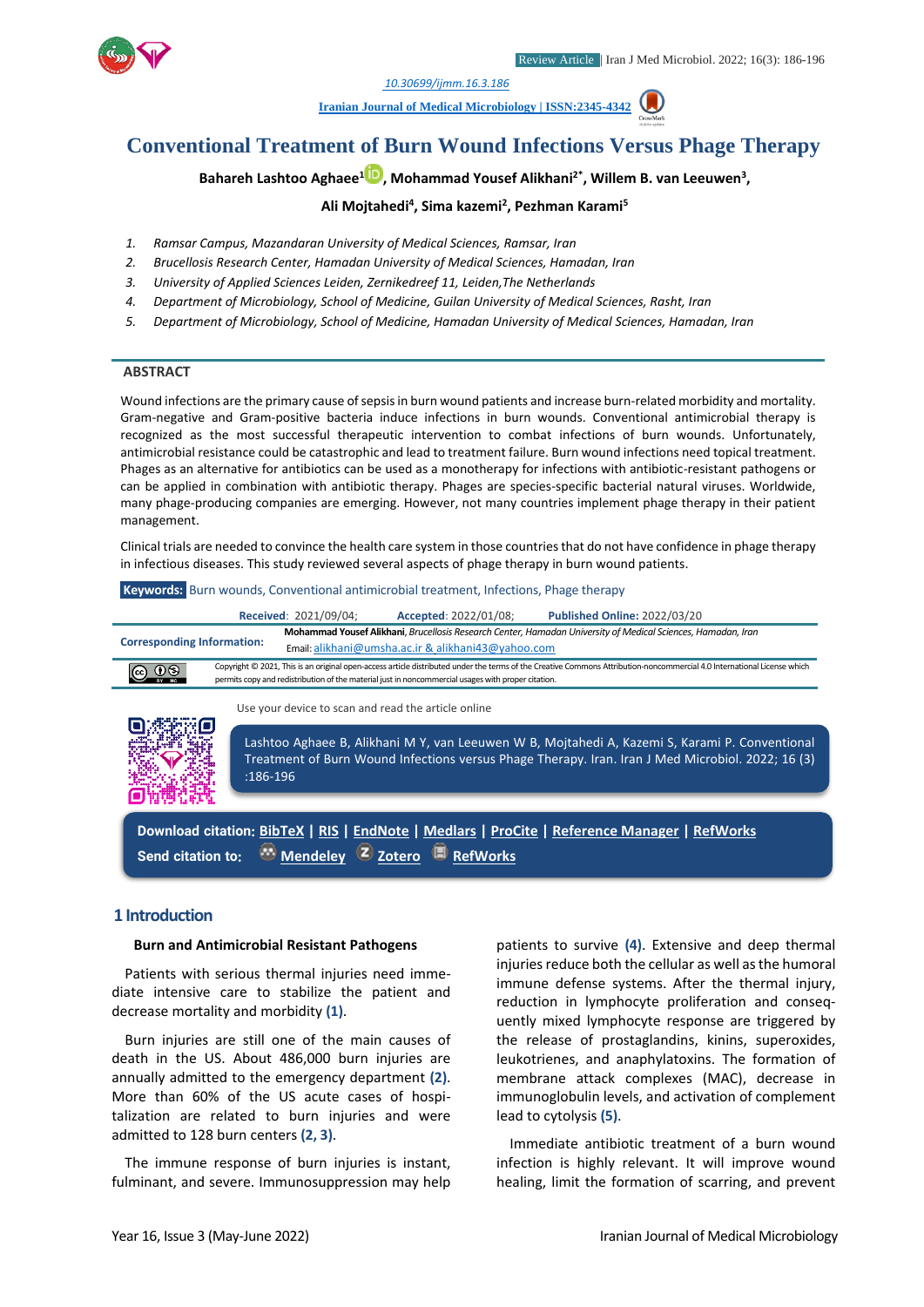bacteremia, sepsis, or multiple-organ dysfunction syndrome **(1)**. The main cause of death (28%) in burn patients is sepsis. Additional to antibiotic therapy, topical burn wound medication (see [Table 1\)](#page-5-0) reduces the risk of burn wound sepsis **(6)**.

Bacteria is the major cause of burn ulcers. These microbes may form biofilms in burn wounds within 48-

**Table 1.** Commonly used antimicrobial agents

72 hours after injury **[1]**. These organisms are commensal skin flora, the intestinal or the respiratory tract flora of the patient. These organisms can also originate from contact with contaminated environments or (hands of) co-workers **(7)**. The most common pathogens are listed i[n Table 2.](#page-2-0)

| <b>Agent Class</b>                           | <b>Description</b>                                                                                                                                                                                  | <b>Application</b>                  | Ref      |
|----------------------------------------------|-----------------------------------------------------------------------------------------------------------------------------------------------------------------------------------------------------|-------------------------------------|----------|
| <b>Topical antibiotics</b>                   |                                                                                                                                                                                                     |                                     |          |
| <b>Mafenide acetate</b>                      | Sulfamylon acetate cream is a broad-spectrum antibiotic that<br>affects Gram-negative bacteria, especially Pseudomonas<br>aeruginosa, but little activity against aerobic Gram-positive<br>bacteria | Clinical<br>2nd/3rd-degree<br>burns |          |
| <b>Bacitracin</b>                            | This is a good alternative for silver sulfadiazine in burn<br>patients with allergies to sulfa                                                                                                      | Clinical<br>2nd/3rd-degree<br>burns |          |
| <b>Mupirocin</b>                             | An inhibitor of Gram-positive skin flora such as<br>Staphylococcus aureus and coagulase-negative staphylococci                                                                                      | Clinical<br>2nd/3rd-degree<br>burns |          |
| Neosporin                                    | An ointment containing bacitracin, neomycin, and polymyxin<br>В                                                                                                                                     | Clinical<br>2nd/3rd-degree<br>burns |          |
| <b>Nitrofurazone</b>                         | Nitrofurazone is a disinfectant against both gram-negative<br>and gram-positive bacteria                                                                                                            | Clinical<br>2nd/3rd-degree<br>burns |          |
| <b>TOPICAL SILVER</b><br><b>PREPARATIONS</b> |                                                                                                                                                                                                     |                                     |          |
| <b>Silver nitrate</b>                        | Silver nitrate is usually given topically by gauzes in patients<br>with severe burns.<br>Some references show that nitrate is toxic to tissues and<br>wounds                                        | Clinical 2nd/3rd_<br>degree burns   | $(8-21)$ |
| Silver sulfadiazine (SSD)                    | SSD is a gold standard in burn treatment                                                                                                                                                            | Clinical<br>2nd/3rd-degree<br>burns |          |
| <b>Cerium nitrate-SSD</b>                    | Burnt skin makes a lipid-protein complex that suppresses the<br>immune system. Cerium nitrate denatures this lipid complex<br>protein, thus preventing suppression of the immune system             | Clinical<br>2nd/3rd-degree<br>burns |          |
| <b>Sustained silver Releasing</b><br>systems | Silver Nitrate, SSD, and Cerium Nitrate-SSD are silver<br>products in solutions, salts, or compounds used for gauze<br>spraying. Silver-based dressings are newer products that are<br>used alone   | Clinical<br>2nd/3rd-degree<br>burns |          |
| Silver-impregnated<br>biological material    | Silver incorporated into the amniotic membrane is more<br>effective than the amniotic membrane alone                                                                                                | Clinical<br>2nd/3rd-degree<br>burns |          |
| <b>IODINE PREPARATIONS</b>                   |                                                                                                                                                                                                     |                                     |          |
| Povidone-Iodine                              | The povidone-iodine solution is active against a wide<br>spectrum of bacteria, fungi, protozoa, and viruses                                                                                         | Clinical<br>2nd/3rd-degree<br>burns |          |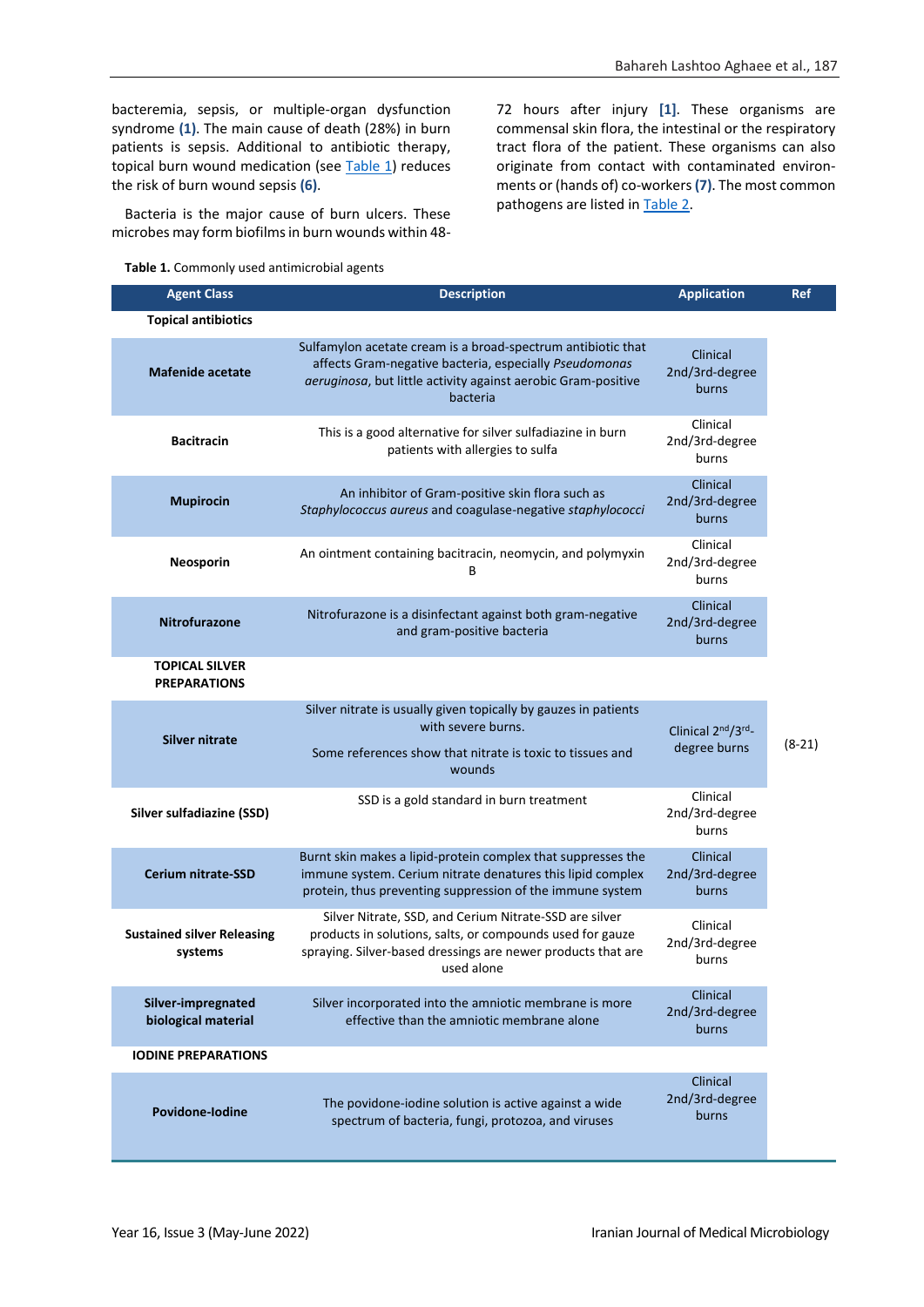| <b>Agent Class</b>            | <b>Description</b>                                                                                                                                                                                                                                                                                                                                                                               | <b>Application</b>            | Ref |
|-------------------------------|--------------------------------------------------------------------------------------------------------------------------------------------------------------------------------------------------------------------------------------------------------------------------------------------------------------------------------------------------------------------------------------------------|-------------------------------|-----|
| Cadexomer jodine              | Cadexomer iodine is an antimicrobial product. There are<br>some reports that show cadexomer iodine has effectiveness<br>against S. aureus and MRSA                                                                                                                                                                                                                                               | Clinical chronic<br>wounds    |     |
| <b>PHOTODYNAMIC THERAPY</b>   | Light with the wavelength excites the PS (photosensitizer) to<br>its exciting uniqueness, which can pass through the system<br>into the exciting triple mode for a long time. In the presence<br>of oxygen, the triple state of PS produces energy into the<br>molecular oxygen of the ground state (a triplet), which<br>produces reactive oxygen species (ROS) and can kill microbial<br>cells |                               |     |
| <b>CHITOSAN PREPARATIONS</b>  | Chitosan has antimicrobial effects due to destruction of the<br>outer membrane and permeabilization of the plasma<br>membrane                                                                                                                                                                                                                                                                    | Clinical 2nd-<br>degree burns |     |
| <b>ANTIMICROBIAL PEPTIDES</b> | Antimicrobial peptides are depicted to kill gram-positive<br>bacteria and gram-negative (especially strains that are<br>resistant to routine antibiotics), Mycobacteria (including<br>Mycobacterium tuberculosis). The antimicrobial peptides also<br>have the ability to improve immunity (22)                                                                                                  |                               |     |

<span id="page-2-0"></span>**Table 2.** Pathogens responsible for burn infections and their occurrence in drug resistance

| <b>Group</b>           | <b>Species</b>                   | <b>Drug Resistance</b>                                     |
|------------------------|----------------------------------|------------------------------------------------------------|
| Gram-positive bacteria | S. aureus                        |                                                            |
|                        | Methicillin-resistant S. aureus  | By definition                                              |
|                        | Coagulase-negative staphylococci | MRSE (methicillin-resistant<br>Staphylococcus epidermidis) |
|                        |                                  | increasing                                                 |
|                        | Enterococcus sp.                 |                                                            |
|                        | Vancomycin-resistant enterococci | by definition                                              |
| Gram-negative bacteria | P. aeruginosa                    | High innate resistance                                     |
|                        | Escherichia coli                 | ESBL(extended spectrum beta-<br>lactamases) increasing     |
|                        | Klebsiella pneumoniae            | <b>ESBL</b> increasing                                     |
|                        | Serratia marcescens              | increasing                                                 |
|                        | Enterobacter sp.                 | <b>ESBL</b> increasing                                     |
|                        | Proteus sp.                      | <b>ESBL</b> increasing                                     |
|                        | Acinetobacter sp.                | High innate resistance                                     |
|                        | Bacteroides sp.                  | uncommon                                                   |

Unfortunately, antimicrobial resistance (AMR) is emerging worldwide. We will end in the so-called post-antibiotic era without any urgent precaution measurements. In the European Union and the United States, antibiotic resistance causes 25,000 and 23,000 deaths, respectively, per year **(23, 24)**. For patients infected with methicillin-resistant *S. aureus* (MRSA), the mortality rate is 64% **(25)**. Most serious Gramnegative infections (*Klebsiella pneumonia*, *P. aeruginosa, and Acinetobacter spp.)* are healthcare-associa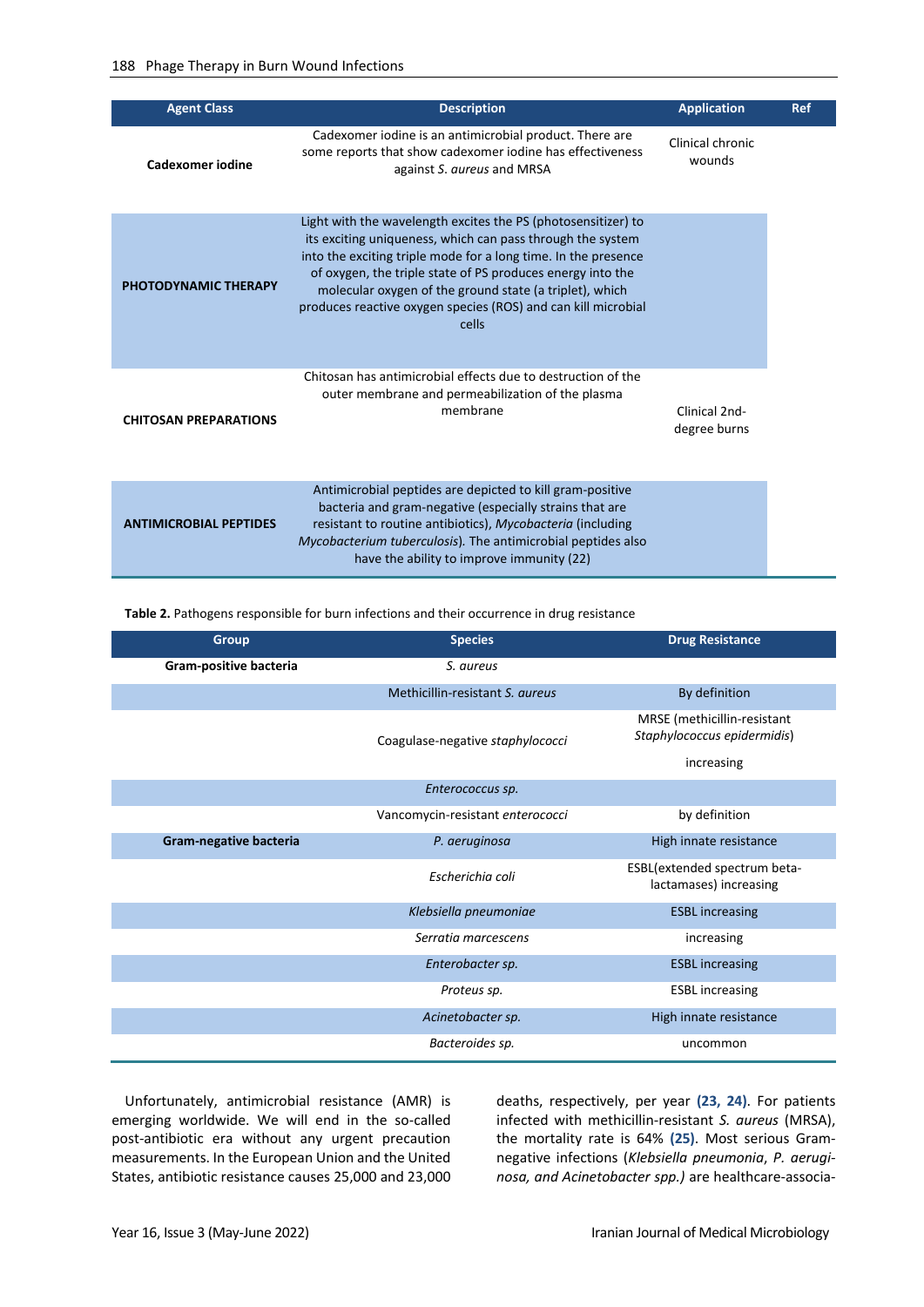ted and are becoming resistant (ESBL) to all conventional antimicrobial agents available **(26, 27)**.

Overuse and misuse, wrong prescription, extensive veterinary and agricultural use, lack of rapid laboratory tests, poor hygiene, sanitation practices, poor infection control measurements in healthcare, lack of new antibiotics are the reasons for the worldwide emergence of antibiotic resistance **(24, 28)**.

#### **Main Body**

#### **Treatment of Burn Wound Infections**

Treatment of infections in burnt patients is an emergency, as delay in treatment may significantly increase mortality. Different conventional treatment schedules are used to reduce and control burn wound infections [\(Table 1\)](#page-5-0). As antibiotic resistance increases, conducting research on and applying probable alternatives such as phage therapy can be relevant.

#### **Phage therapy**

For the antibiotic era, time is running out. Colistinresistant bacteria, the only sensitive antimicrobial agent, have been isolated. Bacteria have evolved to build up resistance to new antibiotics within a few months to a year. For the pharmaceutical industry, it takes billions of dollars and approximately ten years or even more to develop and approve a new antimicrobial agent **(29)**. Alternative therapeutical methods are strongly required to combat bacterial infections. Bacteriophage therapy may have potential characteristics to be such an alternative therapeutic strategy.

<span id="page-3-0"></span>**Table 3.** Advantages of phages over antibiotics

Bacteriophages (phages) were found by Frederick Twort in 1915 and Félix d'Herelle in 1917, eleven years before penicillin (1928) was discovered. The name was formulated from "bacteria" and "phagein" (Greek: to eat or devour). It is estimated that phages in the biosphere are about  $10^{31}$ , showing their extreme abundance **[32] (30)**.

#### **General Characteristics of Bacteriophages**

Most phages are classified as *Caudovirales*, which are double-stranded DNA phages with a tail. *Caudovirales* are subdivided into three families; *Siphoviridae*, contain a long flexible tail, *Myoviridae* have a contractile tail, and *Podoviridae* contain a tiny or no tail. Bacteriophages can infect, multiply, and eventually kill bacterial cells, as they are specific for their bacterial host **(30)**. Depending on the life cycle of the phage (lytic or lysogenic), lysis can occur immediately after infection of the bacterial cell (lytic cycle) or after a short delay (lysogenic cycle) **(31)**. Phages are natural but not chemical species-specific. This means that phages specific to bacterial pathogens only kill those bacteria, not the commensal flora. For effective phage therapy, an appropriate and efficient phage will be selected by determining the host range and burst size of phages as two important parameters can be helpful. If they can control or even suppress the bacterial population, phages can surpass antibiotics **(32)**. [Table 3](#page-3-0) and [Figure 1](#page-4-0) show the advantages of phages over antibiotics.

| <b>Bacteriophages</b>                                                                                                                                                                                                              | <b>Antibiotics</b>                                                                                                                                                                          |
|------------------------------------------------------------------------------------------------------------------------------------------------------------------------------------------------------------------------------------|---------------------------------------------------------------------------------------------------------------------------------------------------------------------------------------------|
| Specific, do not affect the commensal flora (33, 34)                                                                                                                                                                               | Antibiotics affect both pathogenic and natural<br>microorganisms. This may lead to patient's microbial<br>unbalance, which may cause secondary infections (34) and<br>antibiotic resistance |
| No descriptions of any serious side effects                                                                                                                                                                                        | Multiple side effects (35)                                                                                                                                                                  |
| Phages capable to kill antibiotic-resistant bacteria (36)                                                                                                                                                                          | Antibiotic-resistance is considerable these days                                                                                                                                            |
| Phages replicate and are available at the site of infection                                                                                                                                                                        | They are eliminated from the body and do not necessarily<br>exist at the site of infection                                                                                                  |
| Selection of new phages is a process that takes only several<br>days or weeks                                                                                                                                                      | Developing a new antibiotic is a time-consuming process<br>that can take several years                                                                                                      |
| Phages are self-replicative and easy to isolate (35)                                                                                                                                                                               | Antibiotics are not                                                                                                                                                                         |
| Other advantages include auto "dosing". Phages during the<br>process of killing bacteria can increase the number,<br>especially in places where the hosts are placed; the phages<br>themselves help to create a dose of phage (37) |                                                                                                                                                                                             |
| Bacteria in biofilms are more resistant to antibiotics<br>compared with planktonic bacteria. However, phages can                                                                                                                   |                                                                                                                                                                                             |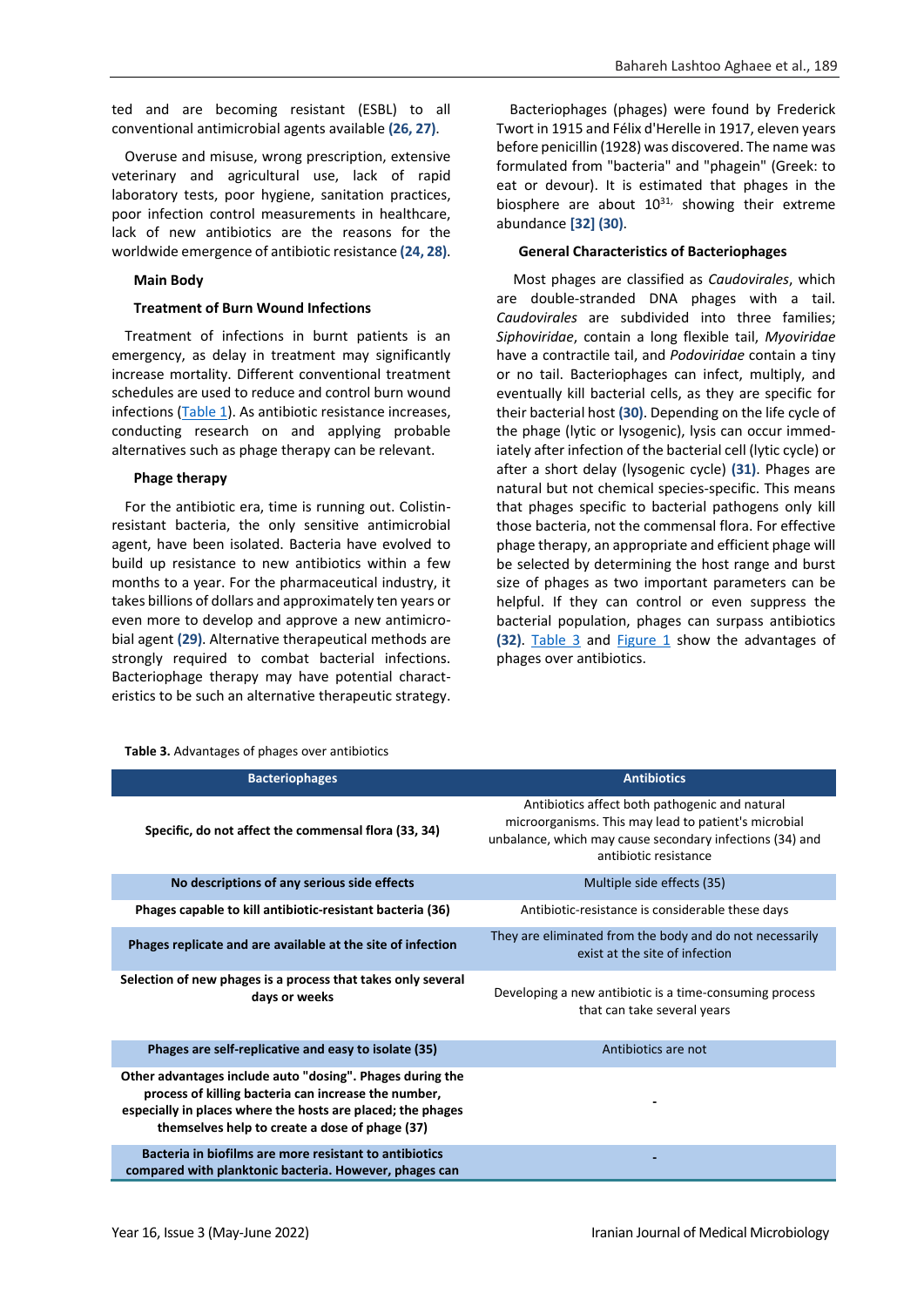| <b>Bacteriophages</b>                                                                                                                                                                                                                                                                                                        | <b>Antibiotics</b>                                         |
|------------------------------------------------------------------------------------------------------------------------------------------------------------------------------------------------------------------------------------------------------------------------------------------------------------------------------|------------------------------------------------------------|
| clear some biofilms because of the ability for active<br>penetration into the biofilm path by slipping a bacterial<br>layer at once or because of the release of biofilm<br>exopolymer-degrading depolymerizes (21)                                                                                                          |                                                            |
| Other advantages of phages are the ability to replicate in<br>situ when a sufficient bacterial population exists; they can<br>reduce phage doses needed to achieve efficacy. Low dose<br>phage can also increase the safety of the product because<br>phages only increase in density if they actively kill bacteria<br>(38) | It is sometimes inevitable to use antibiotics in high dose |

| <b>Bacteriophages</b> | • Host-specific<br>• No side effects<br>• Capable to kill antibiotic-resistant bacteria<br>• Replicate at the site of infection<br>• Easy to isolate and not time consuming<br>• Auto dosing<br>• Capable to penetrate and eradicate biofilms<br>• Resistance emerging<br>• Preparing a pure phage solution |  |
|-----------------------|-------------------------------------------------------------------------------------------------------------------------------------------------------------------------------------------------------------------------------------------------------------------------------------------------------------|--|
|                       |                                                                                                                                                                                                                                                                                                             |  |
| <b>Antibiotics</b>    | • Not host-specific<br>• Multiple side effects<br>• Antibiotic-resistance<br>• There is no elimination from the body<br>• Expensive and time consuming<br>• No auto dosing<br>• Not able to penetrate in biofims<br>• Global resistant emerging                                                             |  |

**Figure 1.** Summary of bacteriophage and antibiotic pros and cons

<span id="page-4-0"></span>In many countries, antibiotic therapy is the only option for treating bacterial infections. Unfortunately, phage therapy has been ignored, even as an alternative therapy **(31, 39)**. Challenges in phage therapy are 1. The success of phage therapy is strongly dependent on the safety of phage production GMP (good manufacturing practices) conditions and approval by the authority; 2. Avoid phages encoding for lysogeny, virulence factors, and antibiotic resistance determinants; 3. Purification and stabilization of the phages are key requirements. Furthermore, scientists need to use a high bacterial inoculum, the

natural host of bacteria **[(40)]**. Bacteria become infected with the phages and reproduce in the bacterial cell, resulting in lysis. Remnants of bacteria in the final solution may develop sepsis. The whole phage treatment seems to cause immune system activation. Using low doses of isolated phages for treatment is a probable way to avoid activation of the immune system. The next challenge is to acquire the optimal concentration of phages. The phage concentration cannot be measured directly. If the concentration is under the optimal dose, phage therapy is ineffective. Monthly enrichment may be

N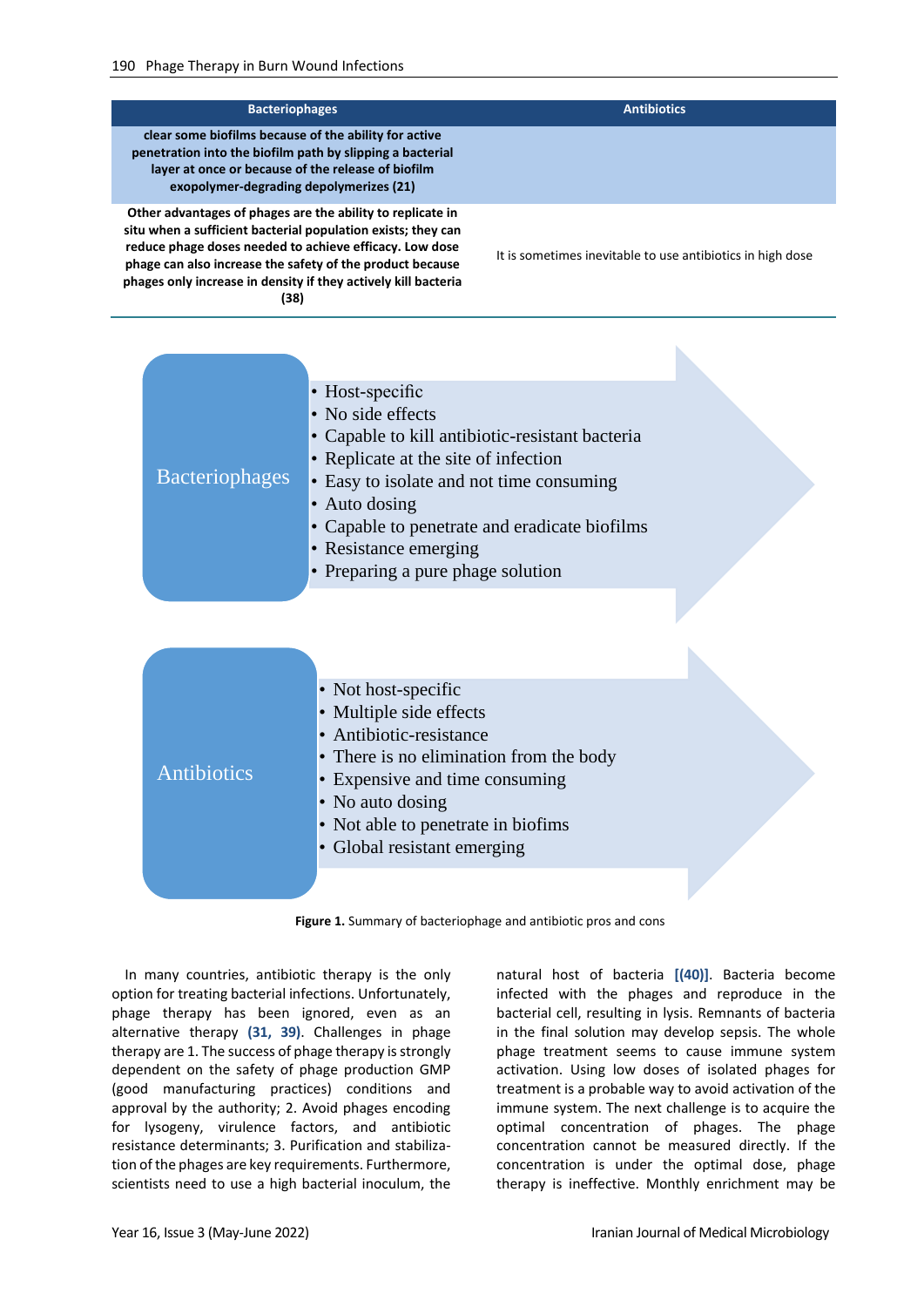helpful to maintain optimal concentration in some cases **(31, 32)**. The disadvantage of phage therapy is the prolonged time of preparation. Phages are hostspecific, so phage preparation is critical to target their unique bacterial host. A mixture of multiple different phages as a cocktail can improve therapeutical results.

Antibiotics are relatively indiscriminative and can be applied for patient treatment before the availability of diagnostic microbiological results **(31)**.

There is evidence that shows the anti-inflammatory and immunomodulatory ability of phages **(41)**.

A great concern of phage therapy is the gap between its safety and effectiveness because there is a lack of knowledge in this field. For example, phages can introduce resistance markers in pathogens or commensals. Of concern, bacteria may develop phage resistance after phage therapy; however, a combination of phage and antibiotic therapy could be an interesting option to tackle the phage resistance issue of bacteria **(39, 42)**.

Abedon *et al.* have listed some key factors that should be considered in phage therapeutical studies, such as the characteristics of phages, target individuals (humans) and bacterial dosing, formulations, and phages efficacy. The specificity of most phages in mono-microbial infectious diseases is very eligible, but not in poly-microbial infections, unless the phage is combined with a suitable antibiotic **(40)**.

#### **Phage Therapy Revitalization**

A 2014 report predicted that by 2050, approximately 10 million people would die each year from antibiotic-resistant infections, approximately 4.73 million in Asia and 4.15 million in Africa, compared to 0.39 million in Europe and 0.32 million in the United States **(23, 43)**. This report shows the importance of the introduction of a suitable alternative therapy to combat antibiotic-resistant bacterial infections.

Human phage therapy has been used in the early years to treat conditions such as typhoid fever, surgical wound infections, dysentery, peritonitis,

septicemia, external otitis media, and urinary tract infections **(44)**. There is a lot of criticism on these studies, and it was aimed at the lack of good methodological design, standards, controls, characterization of phage preparation, and contradictory results.

Worldwide, some clinical trials have confirmed the importance of phage application in defeating bacteria, for instance: 1. Topical administration **(45)**, Wright *et al.* tested the effect of a phage cocktail in the treatment of chronic otitis media due to an antibioticresistant *P. aeruginosa* in a double-blind placebocontrolled study. The phage cocktail improved all outcomes compared to the placebo; 2. FagoBurn, a European clinical trial (2015-2017) describing the prophylactic application of phages to prevent skin infections in burn patients, is highly interesting. Fullscale clinical trials for phage therapy are still rare, but a few case studies are published mentioning the phage therapy application **(46-48)**.

Clinical trials were conducted to apply phage therapy to treat or prevent bacterial infections, tuberculosis, and MRSA infections included. Phage therapy has not been approved by the FDA. However, phages have already been applied in experimental therapies in phage therapy centers. The Hirszfeld Institute (Poland) provides phage therapy for various pathogenic genera such as the *Enterobacteriaceae*  family*, Acinetobacter, Pseudomonas, Staphylococcus,* and *Stenotrophomonas*. The therapeutic results were positive in 50% of the cases **(38, 40)**. The Eliava Phage Therapy Center (Georgia) provides phages for treating *Enterococcus faecalis,* various genera of *Enterobacteriaceae, P. aeruginosa, Salmonella, S. aureus,* and various genera of the *Streptococcaceae* family. Some reports described the recovery of severe comatose patients after phage therapy **(38)**.

A mixture of multiple phages (phage cocktail) containing several bacteriophage strains may be useful to increase the antimicrobial activity and may reduce the risk of phage resistance, which is inevitable. A variety of phage companies that offer phagebased products commercially are listed in [Table 4.](#page-5-0)

| Company                                                                  | <b>Use of Phages</b>                            |  |
|--------------------------------------------------------------------------|-------------------------------------------------|--|
| <b>Center for Innovative Phage Applications and Therapeutics</b><br>(US) |                                                 |  |
| Eliava Phage Therapy Center (GE)                                         | They facilitate patient phage therapy treatment |  |
| <b>Phage Therapy Center (GE)</b>                                         |                                                 |  |
| <b>Phage Therapy Unit (PL)</b>                                           |                                                 |  |
|                                                                          |                                                 |  |

<span id="page-5-0"></span>**Table 4.** Phage Companies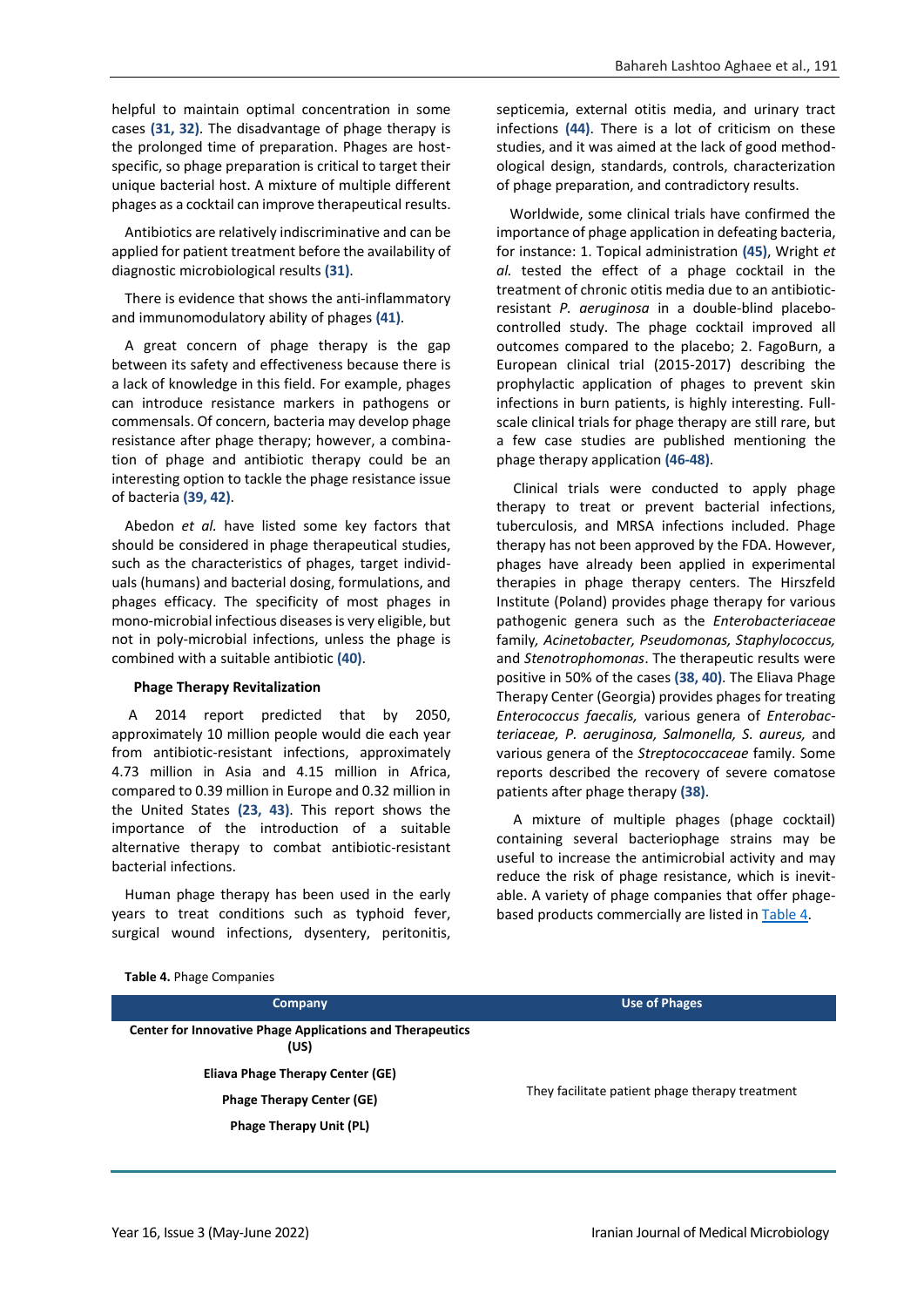| <b>Company</b>                          | <b>Use of Phages</b>                                      |  |
|-----------------------------------------|-----------------------------------------------------------|--|
| Ecolyse (US)                            |                                                           |  |
| <b>Fixed Phage (UK)</b>                 |                                                           |  |
| InnoPhage (PT)                          | They provide Phage-mediated biocontrol                    |  |
| <b>ACDPharma (NO)</b>                   |                                                           |  |
|                                         |                                                           |  |
| <b>Biochimpharm (GE)</b>                |                                                           |  |
| Imbio (RU)                              | They are involved primarily in phage product distribution |  |
| Microgen (RU)                           |                                                           |  |
| <b>Adaptive Phage Therapeutics (US)</b> |                                                           |  |
| <b>AmpliPhi Biosciences (US)</b>        |                                                           |  |
| <b>Evolution Biotechnologies (UK)</b>   |                                                           |  |
| InnoPhage (PT)                          | They are currently in pre-clinical phage therapy research |  |
| <b>iNtODEWorld (KR)</b>                 | and development (R&D) step                                |  |
| Phagelux (CN)                           |                                                           |  |
| <b>Phagomed (AT)</b>                    |                                                           |  |
| <b>Pherecydes Pharma (FR)</b>           |                                                           |  |
| GangaGen (US/IN)                        |                                                           |  |
| Lysando GmbH (DE)                       | Development of enzybiotics                                |  |
| <b>Micreos Food Safety (NL)</b>         |                                                           |  |
| <b>New Horizons Diagnostics? (US)</b>   |                                                           |  |
| <b>GeneWeave (US)</b>                   |                                                           |  |
| Micromensio (CA)                        | Phage-based bacterial detection technologies              |  |
| Sample6 (US)                            |                                                           |  |
| JAFRAL (SI)                             |                                                           |  |
| <b>Clean Cells (FR)</b>                 | Phage manufacturing/production for others (49)]           |  |
| Paragon Bioservices (US)                |                                                           |  |

## **Phage Therapy of Burn Wound Infections and Biofilm**

The high mortality rate in burn wound infections may move scientists towards phage studies with the high potential to save patients suffering from burn wound infections. A clinical trial report of a phage cocktail specific to *P. aeruginosa* and *S. aureus* on burn wounds showed satisfying results without any adverse effects or any other abnormalities in burnt patients **(50)**. Another report mentioned before as a randomized phase 1/2 trial indicated that the phage was effective but less than the normal therapy (sulfadiazine silver emulsion cream). The authors made some comments: 1. The recruitment period was halved, leading to a small patient sample size; 2. The titer of the phage cocktail was significantly decreased after manufacturing, leading to a lower dose than was originally intended; 3. The pathogens were resistant to

low doses of phages—a warranty for future studies **(51)**.

#### **Animal Model Studies**

Another study, using a burnt mice infection model, showed that phage Kpn5 was more effective against *K. pneumoniae* B5055 than silver nitrate or gentamicin. Furthermore, a phage cocktail in a burn wound infection caused by *K. pneumoniae* B5055 showed high protection in patients who did not respond to routine antibiotic therapy **(52)**. In contrast, another study described that phages specific to the *Podoviridae* family were ineffective in controlling *P. aeruginosa* in infected burnt mice **(53)**. Soltan Dallal *et al.'s* study in mice suggests that phage SE20 is a promising candidate for controlling salmonellosis caused by Salmonella Enteritis **(55)**.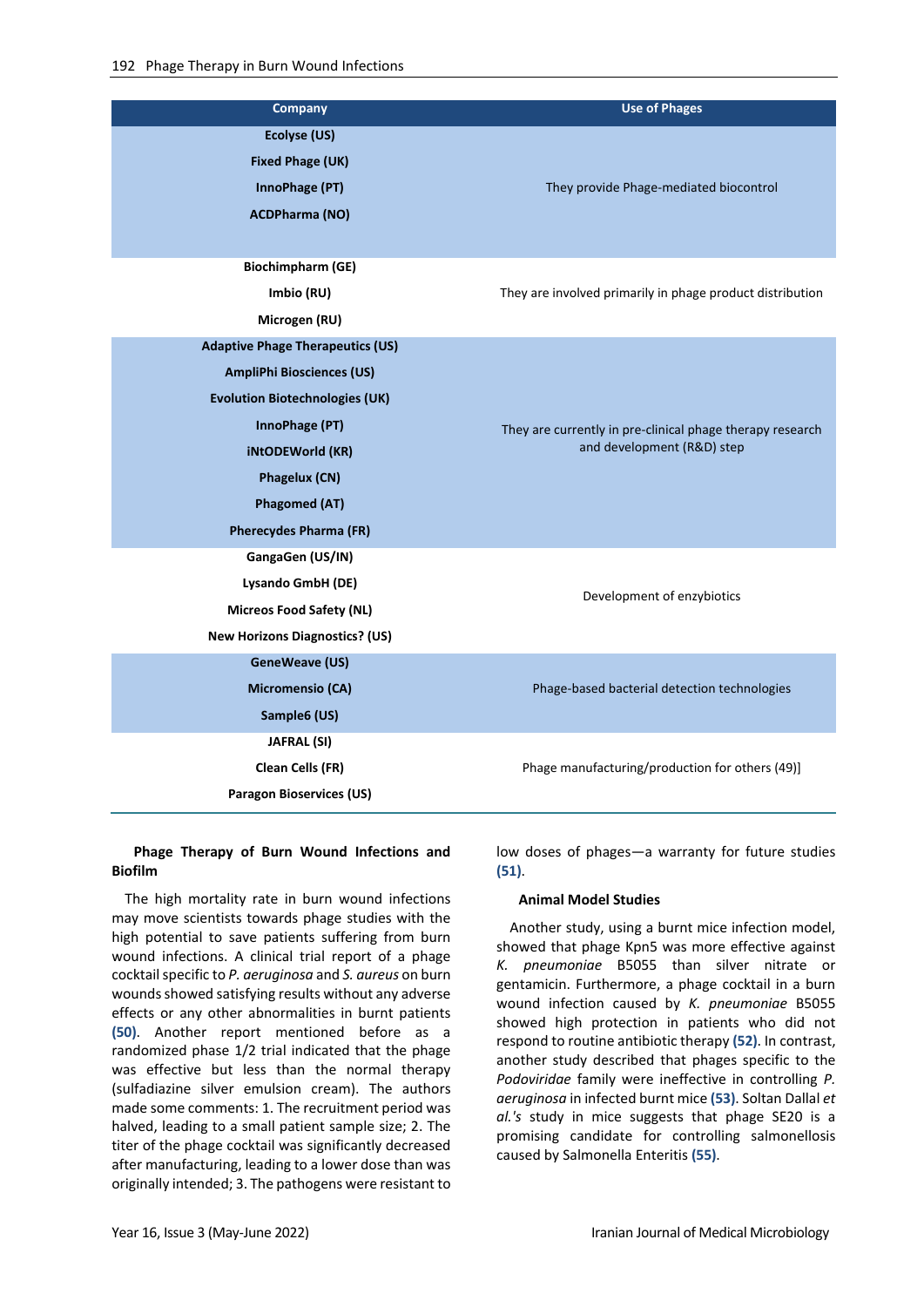Sometimes, a phage cocktail has no efficacy to pathogens such as *P. aeruginosa.* When the bacterial load is hardly reduced by the phage cocktail, bacteria seem to adapt themselves in order to defeat stressors (emerging phage resistance). Here are some possible bacterial resistance mechanisms: 1. Prevention of phage adsorption by loss of modification of bacterial receptors and prevention of phage DNA entry; 2. Degradation of phage DNA by restriction-modification and other related systems (BREX (bacteriophage exclusion), DISARM (defense island system associated with restriction-modification), CRISP-Cas (clustered regularly interspaced short palindromic repeats)); 3. Use of abortive infection systems that block phage replication, transcription, or translation; 4. Cyclic oligonucleotide-based antiphage signaling systems [56]. It is of great importance to study the mechanism of phage resistance in bacteria to prevent phage cocktail resistance of the pathogens. Implementation of phages with a broad host range, targeting various distinct bacterial receptors, may reduce the development of phage resistance **(54)**.

Phage-antibiotic synergy has good results because it increases fitness costs. In a study, the authors described that a mixture of a single antibiotic such as an aminoglycoside (gentamicin) or ciprofloxacin combined with two different phages specific to the *Myoviridae* family have high efficacy against *P. aeruginosa* infections and can reduce the bacterial inoculum in approximately 2 logs **(42)**. A study showed no reduction in the *P. aeruginosa* count at culture tube in a combination of phage and antibiotic therapy **(55)**. In developing countries, phage therapy for treating infectious diseases such as cholera can be helpful by designing well-established trials **(56)**.

Biofilm formation is a mechanism produced by bacteria such as *P. aeruginosa* and *S. aureus* to be a winner in a race with unfavorable circumstances. As antibiotics cannot penetrate the biofilm, phages are probable candidates to penetrate biofilms. Reports show that a mixture of phages has a remarkable positive effect on the degradation of *S. aureus* biofilms **(57)**. Phage therapy is also recommended as an effective antimicrobial method to degrade *P. aeruginosa* biofilm **(57, 58)**. Chegini *et al.* demonstrated that a mixture of phages with anti-biofilm compounds, such as nanoparticles or enzymes, was more effective than monotherapy of phages. Phages

## **Referance**

- 1. Church D, Elsayed S, Reid O, Winston B, Lindsay R. Burn wound infections. Clin Microbiol Rev. 2006;19(2):403- 34. [\[DOI:10.1128/CMR.19.2.403-434.2006\]](https://doi.org/10.1128/CMR.19.2.403-434.2006) [\[PMID\]](https://www.ncbi.nlm.nih.gov/pubmed/16614255) [\[PMCID\]](http://www.ncbi.nlm.nih.gov/pmc/articles/PMC1471990)
- 2. Deitch EA. The management of burns. N Engl J Med. 1990;323(18):1249-53. [\[DOI:10.1056/NEJM199011013231806\]](https://doi.org/10.1056/NEJM199011013231806) [\[PMID\]](https://www.ncbi.nlm.nih.gov/pubmed/2120587)

can induce penetration of antibiotics in the internal layer of biofilm by making defects in the extracellular matrix; they can also suppress biofilm formation by hurdling the quorum-sensing **(59)**. Another study mentioned the Trojan horse effect of phages by the eradication of biofilms that are established by both *P. aeruginosa* and methicillin-resistant *S. aureus* **(60)**. Phage therapy also effectively prevents *E. faecalis*  biofilm formation **(36)**. Another report declared that bacteriophages act as an alternative bacterial biofilm inhibitor **(61)**. These mentioned reports all showed that phage therapy is a new alternative method in combination with antimicrobial treatment, especially in infections caused by biofilm-producing Gramnegative bacteria. More research is needed for the worldwide introduction of phage therapy to combat infectious diseases.

## **5. Conclusion**

Phage therapy can be a suitable alternative to defeating (antibiotic-resistant) pathogens in infectious diseases. Burn wound infections need a topical treatment. Phages can be used as a solution for infections with antimicrobial-resistant pathogenic bacteria as a monotherapy or in combination with antibiotic therapy. Numerous studies have demonstrated the potency of phages for the therapy of infectious diseases. Clinical trials conducted over the last decades confirmed the therapeutic potential of phages, but more data is needed for reliable clinical application. Phage application protocols must move towards a logical operating framework. Ideally, these developments should be classified as standard and universal.

## **Acknowledgment**

Not applicable.

## **Funding**

None.

# **Conflict of Interest**

The authors declared that there is no conflict of interest.

- 3. Produced by: National Center for Injury Prevention and Control C, using WISQARS, Data Source: NEISS All Injury, population PobtCPSCfnoiBoCf, estimates. Accessed 10/13/2017.
- 4. Kravitz M. Immune consequences of burn injury. AACN Clin Issues Crit Care Nurs. 1993;4(2):399-413. https://doi.org/10.1097/00044067-199305000-00017 [\[DOI:10.4037/15597768-1993-2017\]](https://doi.org/10.4037/15597768-1993-2017) [\[PMID\]](https://www.ncbi.nlm.nih.gov/pubmed/8489886)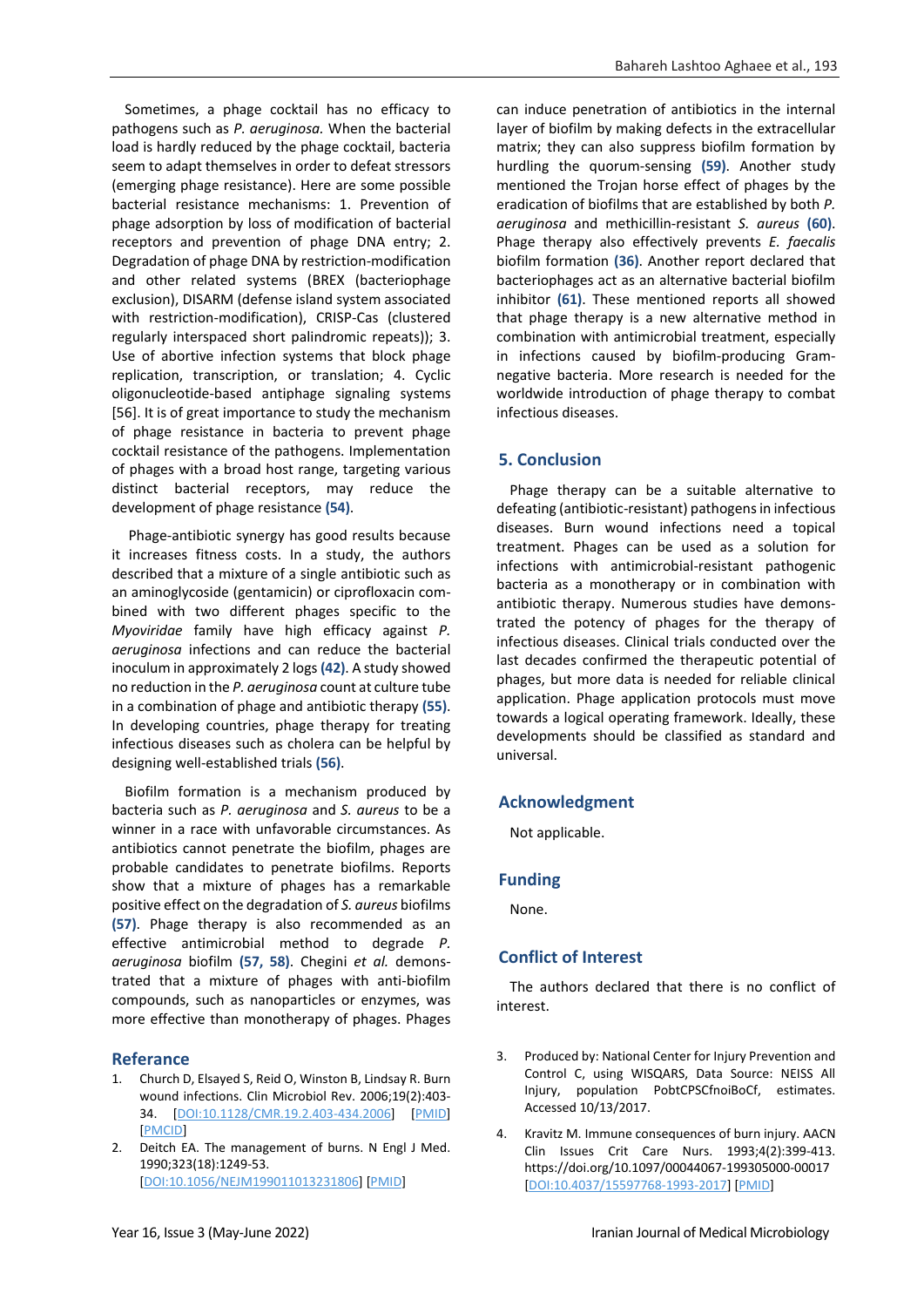- 5. Heideman M, Bengtsson A. The immunologic response to thermal injury. World J Surg. 1992;16(1):53-6. [\[DOI:10.1007/BF02067115\]](https://doi.org/10.1007/BF02067115) [\[PMID\]](https://www.ncbi.nlm.nih.gov/pubmed/1290267)
- 6. Pruitt BA, Jr., McManus AT, Kim SH, Goodwin CW. Burn wound infections: current status. World J Surg. 1998;22(2):135-45. [\[DOI:10.1007/s002689900361\]](https://doi.org/10.1007/s002689900361) [\[PMID\]](https://www.ncbi.nlm.nih.gov/pubmed/9451928)
- 7. Safdar N, Marx J, Meyer NA, Maki DG. Effectiveness of preemptive barrier precautions in controlling nosocomial colonization and infection by methicillinresistant Staphylococcus aureus in a burn unit. Am J Infect Control. 2006;34(8):476-83. [\[DOI:10.1016/j.ajic.2006.01.011\]](https://doi.org/10.1016/j.ajic.2006.01.011) [\[PMID\]](https://www.ncbi.nlm.nih.gov/pubmed/17015152)
- 8. Dai T, Huang YY, Sharma SK, Hashmi JT, Kurup DB, Hamblin MR. Topical antimicrobials for burn wound infections. Recent Pat Antiinfect Drug Discov. 2010;5(2):124-51. [\[DOI:10.2174/157489110791233522\]](https://doi.org/10.2174/157489110791233522) [\[PMID\]](https://www.ncbi.nlm.nih.gov/pubmed/20429870) [\[PMCID\]](http://www.ncbi.nlm.nih.gov/pmc/articles/PMC2935806)
- 9. Johnson BA, Anker H, Meleney FL. Bacitracin: A New Antibiotic Produced by a Member of the B. Subtilis Group. Science (New York, NY). 1945;102(2650):376-7. [\[DOI:10.1126/science.102.2650.376\]](https://doi.org/10.1126/science.102.2650.376) [\[PMID\]](https://www.ncbi.nlm.nih.gov/pubmed/17770204)
- 10. Palmieri TL, Greenhalgh DG. Topical treatment of pediatric patients with burns: a practical guide. Am J Clin Dermatol. 2002;3(8):529-34. [\[DOI:10.2165/00128071-200203080-00003\]](https://doi.org/10.2165/00128071-200203080-00003) [\[PMID\]](https://www.ncbi.nlm.nih.gov/pubmed/12358554)
- 11. Sinha R, Agarwal RK, Agarwal M. Povidone iodine plus neosporin in superficial burns--a continuing study. Burns. 1997;23(7-8):626-8. [\[DOI:10.1016/S0305-](https://doi.org/10.1016/S0305-4179(97)00069-7) [4179\(97\)00069-7\]](https://doi.org/10.1016/S0305-4179(97)00069-7)
- 12. Munster AM. Treatment of invasive Enterobacter cloacae burn wound sepsis with topical nitrofurazone. J Trauma. 1984;24(6):524-5. [\[DOI:10.1097/00005373-](https://doi.org/10.1097/00005373-198406000-00010) [198406000-00010\]](https://doi.org/10.1097/00005373-198406000-00010) [\[PMID\]](https://www.ncbi.nlm.nih.gov/pubmed/6737529)
- 13. Cho Lee AR, Leem H, Lee J, Park KC. Reversal of silver sulfadiazine-impaired wound healing by epidermal growth factor. Biomaterials. 2005;26(22):4670-6. [\[DOI:10.1016/j.biomaterials.2004.11.041\]](https://doi.org/10.1016/j.biomaterials.2004.11.041) [\[PMID\]](https://www.ncbi.nlm.nih.gov/pubmed/15722137)
- 14. Klasen HJ. A historical review of the use of silver in the treatment of burns. II. Renewed interest for silver. Burns. 2000;26(2):131-8. **DOI:10.1016/S0305-**[4179\(99\)00116-3\]](https://doi.org/10.1016/S0305-4179(99)00116-3)
- 15. Fong J, Wood F. Nanocrystalline silver dressings in wound management: a review. Int J Nanomedicine. 2006;1(4):441-9. [\[DOI:10.2147/nano.2006.1.4.441\]](https://doi.org/10.2147/nano.2006.1.4.441) [\[PMID\]](https://www.ncbi.nlm.nih.gov/pubmed/17722278) [\[PMCID\]](http://www.ncbi.nlm.nih.gov/pmc/articles/PMC2676636)
- 16. Garner JP, Heppell PS. Cerium nitrate in the management of burns. Burns. 2005;31(5):539-47. [\[DOI:10.1016/j.burns.2005.01.014\]](https://doi.org/10.1016/j.burns.2005.01.014) [\[PMID\]](https://www.ncbi.nlm.nih.gov/pubmed/15955636)
- 17. Zamora JL. Iodine toxicity. Ann Thorac Surg. 1986;41(4):462-3. https://doi.org/10.1016/S0003- 4975(10)62715-4 [\[DOI:10.1016/S0003-4975\(10\)62714-](https://doi.org/10.1016/S0003-4975(10)62714-2) [2\]](https://doi.org/10.1016/S0003-4975(10)62714-2)
- 18. Ormiston MC, Seymour MT, Venn GE, Cohen RI, Fox JA. Controlled trial of Iodosorb in chronic venous ulcers. Br Med J (Clin Res Ed). 1985;291(6491):308-10. [\[DOI:10.1136/bmj.291.6491.308\]](https://doi.org/10.1136/bmj.291.6491.308) [\[PMID\]](https://www.ncbi.nlm.nih.gov/pubmed/3926169) [\[PMCID\]](http://www.ncbi.nlm.nih.gov/pmc/articles/PMC1416577)
- 19. Castano AP, Demidova TN, Hamblin MR. Mechanisms in photodynamic therapy: part one-photosensitizers, photochemistry and cellular localization. Photodiagnosis Photodyn Ther. 2004;1(4):279-93. [\[DOI:10.1016/S1572-1000\(05\)00007-4\]](https://doi.org/10.1016/S1572-1000(05)00007-4)
- 20. Rabea EI, Badawy ME, Stevens CV, Smagghe G, Steurbaut W. Chitosan as antimicrobial agent: applications and mode of action. Biomacromolecules. 2003;4(6):1457-65. [\[DOI:10.1021/bm034130m\]](https://doi.org/10.1021/bm034130m) [\[PMID\]](https://www.ncbi.nlm.nih.gov/pubmed/14606868)
- 21. Mor A. Multifunctional host defense peptides: antiparasitic activities. The FEBS journal. 2009;276(22):6474-82. [\[DOI:10.1111/j.1742-](https://doi.org/10.1111/j.1742-4658.2009.07358.x) [4658.2009.07358.x\]](https://doi.org/10.1111/j.1742-4658.2009.07358.x) [\[PMID\]](https://www.ncbi.nlm.nih.gov/pubmed/19817857)
- 22. McNulty C RG, Mortensen JE. . An overview of the topical antimicrobial agents used in the treatment of burn wounds. Contin Educ.
- 23. http://www.who.int/antimicrobialresistance/interagency-coordination-group/finalreport/en/. WNTtWStffd-riW.
- 24. https://www.who.int/news-room/detail/27-02-2017 who-publishes-list-of-bacteria-for-which-newantibiotics-are-urgently-needed. Wplobfwnaaun.
- 25. Zetola N, Francis JS, Nuermberger EL, Bishai WR. Community-acquired meticillin-resistant Staphylococcus aureus: an emerging threat. Lancet Infect Dis. 2005;5(5):275-86. [\[DOI:10.1016/S1473-](https://doi.org/10.1016/S1473-3099(05)70112-2) [3099\(05\)70112-2\]](https://doi.org/10.1016/S1473-3099(05)70112-2)
- 26. Van Delden C, Iglewski BH. Cell-to-cell signaling and Pseudomonas aeruginosa infections. Emerg Infect Dis. 1998;4(4):551-60. [\[DOI:10.3201/eid0404.980405\]](https://doi.org/10.3201/eid0404.980405) [\[PMID\]](https://www.ncbi.nlm.nih.gov/pubmed/9866731) [\[PMCID\]](http://www.ncbi.nlm.nih.gov/pmc/articles/PMC2640238)
- 27. McVay CS, Velasquez M, Fralick JA. Phage therapy of Pseudomonas aeruginosa infection in a mouse burn wound model. Antimicrob Agents Chemother. 2007;51(6):1934-8. [\[DOI:10.1128/AAC.01028-06\]](https://doi.org/10.1128/AAC.01028-06) [\[PMID\]](https://www.ncbi.nlm.nih.gov/pubmed/17387151) [\[PMCID\]](http://www.ncbi.nlm.nih.gov/pmc/articles/PMC1891379)
- 28. Ventola CL. The antibiotic resistance crisis: part 1: causes and threats. P T. 2015;40(4):277-83.
- 29. Roope LSJ, Smith RD, Pouwels KB, Buchanan J, Abel L, Eibich P, et al. The challenge of antimicrobial resistance: What economics can contribute. Science (New York, NY). 2019;364(6435). [\[DOI:10.1126/science.aau4679\]](https://doi.org/10.1126/science.aau4679) [\[PMID\]](https://www.ncbi.nlm.nih.gov/pubmed/30948524)
- 30. Chanishvili N. Phage therapy--history from Twort and d'Herelle through Soviet experience to current approaches. Adv Virus Res. 2012;83:3-40. [\[DOI:10.1016/B978-0-12-394438-2.00001-3\]](https://doi.org/10.1016/B978-0-12-394438-2.00001-3) [\[PMID\]](https://www.ncbi.nlm.nih.gov/pubmed/22748807)
- 31. Abedon ST, Garcia P, Mullany P, Aminov R. Editorial: Phage Therapy: Past, Present and Future. Front Microbiol. 2017;8:981. [\[DOI:10.3389/fmicb.2017.00981\]](https://doi.org/10.3389/fmicb.2017.00981) [\[PMID\]](https://www.ncbi.nlm.nih.gov/pubmed/28663740) [\[PMCID\]](http://www.ncbi.nlm.nih.gov/pmc/articles/PMC5471325)
- 32. Dublanchet A, Bourne S. The epic of phage therapy. Can J Infect Dis Med Microbiol. 2007;18(1):15-8. [\[DOI:10.1155/2007/365761\]](https://doi.org/10.1155/2007/365761) [\[PMID\]](https://www.ncbi.nlm.nih.gov/pubmed/18923688) [\[PMCID\]](http://www.ncbi.nlm.nih.gov/pmc/articles/PMC2542892)
- 33. Kuipers S, Ruth MM, Mientjes M, de Sevaux RGL, van Ingen J. A Dutch Case Report of Successful Treatment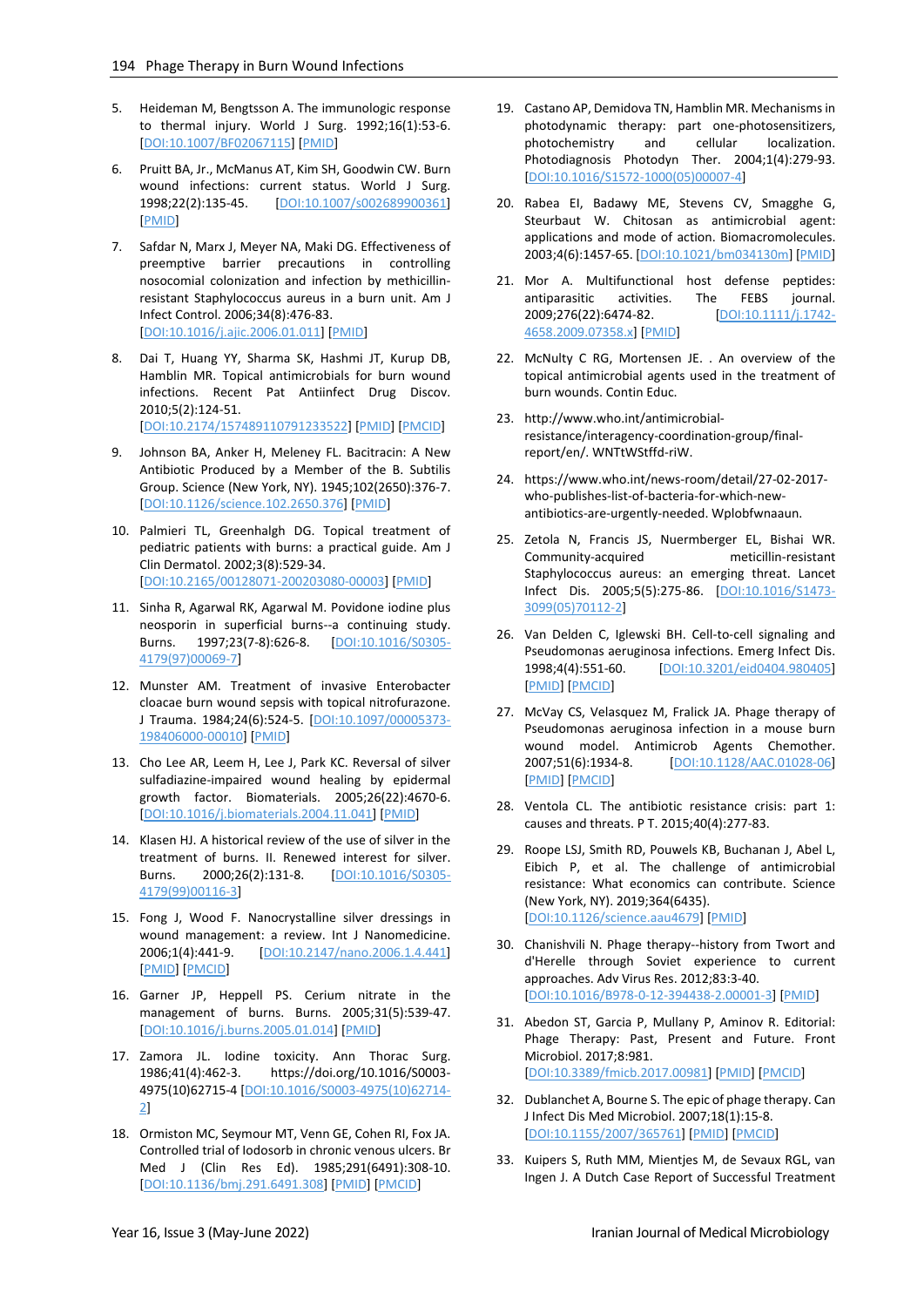of Chronic Relapsing Urinary Tract Infection with Bacteriophages in a Renal Transplant Patient. Antimicrob Agents Chemother. 2019;64(1). [\[DOI:10.1128/AAC.01281-19\]](https://doi.org/10.1128/AAC.01281-19) [\[PMID\]](https://www.ncbi.nlm.nih.gov/pubmed/31611357) [\[PMCID\]](http://www.ncbi.nlm.nih.gov/pmc/articles/PMC7187595)

- 34. Mu A, McDonald D, Jarmusch AK, Martino C, Brennan C, Bryant M, et al. Assessment of the microbiome during bacteriophage therapy in combination with systemic antibiotics to treat a case of staphylococcal device infection. Microbiome. 2021;9(1):92. [\[DOI:10.1186/s40168-021-01026-9\]](https://doi.org/10.1186/s40168-021-01026-9) [\[PMID\]](https://www.ncbi.nlm.nih.gov/pubmed/33853672) [\[PMCID\]](http://www.ncbi.nlm.nih.gov/pmc/articles/PMC8048313)
- 35. Sulakvelidze A, Alavidze Z, Morris JG, Jr. Bacteriophage therapy. Antimicrob Agents Chemother. 2001;45(3):649-59. [\[DOI:10.1128/AAC.45.3.649-](https://doi.org/10.1128/AAC.45.3.649-659.2001) [659.2001\]](https://doi.org/10.1128/AAC.45.3.649-659.2001) [\[PMID\]](https://www.ncbi.nlm.nih.gov/pubmed/11181338) [\[PMCID\]](http://www.ncbi.nlm.nih.gov/pmc/articles/PMC90351)
- 36. Khalifa L, Gelman D, Shlezinger M, Dessal AL, Coppenhagen-Glazer S, Beyth N, et al. Defeating Antibiotic- and Phage-Resistant Enterococcus faecalis Using a Phage Cocktail in Vitro and in a Clot Model. Front Microbiol. 2018;9(326):326. [\[DOI:10.3389/fmicb.2018.00326\]](https://doi.org/10.3389/fmicb.2018.00326) [\[PMID\]](https://www.ncbi.nlm.nih.gov/pubmed/29541067) [\[PMCID\]](http://www.ncbi.nlm.nih.gov/pmc/articles/PMC5835721)
- 37. Abedon ST, Thomas-Abedon C. Phage therapy pharmacology. Curr Pharm Biotechnol. 2010;11(1):28- 47. [\[DOI:10.2174/138920110790725410\]](https://doi.org/10.2174/138920110790725410) [\[PMID\]](https://www.ncbi.nlm.nih.gov/pubmed/20214606)
- 38. Abedon ST, Kuhl SJ, Blasdel BG, Kutter EM. Phage treatment of human infections. Bacteriophage. 2011;1(2):66-85. [\[DOI:10.4161/bact.1.2.15845\]](https://doi.org/10.4161/bact.1.2.15845) [\[PMID\]](https://www.ncbi.nlm.nih.gov/pubmed/22334863) [\[PMCID\]](http://www.ncbi.nlm.nih.gov/pmc/articles/PMC3278644)
- 39. Skurnik M, Strauch E. Phage therapy: facts and fiction. Int J Med Microbiol. 2006;296(1):5-14. [\[DOI:10.1016/j.ijmm.2005.09.002\]](https://doi.org/10.1016/j.ijmm.2005.09.002) [\[PMID\]](https://www.ncbi.nlm.nih.gov/pubmed/16423684)
- 40. Abedon ST. Information Phage Therapy Research Should Report. Pharmaceuticals (Basel). 2017;10(2):43. [\[DOI:10.3390/ph10020043\]](https://doi.org/10.3390/ph10020043) [\[PMID\]](https://www.ncbi.nlm.nih.gov/pubmed/28468287) [\[PMCID\]](http://www.ncbi.nlm.nih.gov/pmc/articles/PMC5490400)
- 41. Gorski A, Miedzybrodzki R, Wegrzyn G, Jonczyk-Matysiak E, Borysowski J, Weber-Dabrowska B. Phage therapy: Current status and perspectives. Med Res Rev. 2020;40(1):459-63. [\[DOI:10.1002/med.21593\]](https://doi.org/10.1002/med.21593) [\[PMID\]](https://www.ncbi.nlm.nih.gov/pubmed/31062882)
- 42. Aghaee BL, Khan Mirzaei M, Alikhani MY, Mojtahedi A, Maurice CF. Improving the Inhibitory Effect of Phages against Pseudomonas aeruginosa Isolated from a Burn Patient Using a Combination of Phages and Antibiotics. Viruses. 2021;13(2):334. [\[DOI:10.3390/v13020334\]](https://doi.org/10.3390/v13020334) [\[PMID\]](https://www.ncbi.nlm.nih.gov/pubmed/33670028) [\[PMCID\]](http://www.ncbi.nlm.nih.gov/pmc/articles/PMC7926668)
- 43. Loh B, Leptihn S. A Call For a Multidisciplinary Future of Phage Therapy to Combat Multi-drug Resistant Bacterial Infections. Infectious Microbes and Diseases. 2020;2(1):1-2. [\[DOI:10.1097/IM9.0000000000000018\]](https://doi.org/10.1097/IM9.0000000000000018)
- 44. Wittebole X, De Roock S, Opal SMJV. A historical overview of bacteriophage therapy as an alternative to antibiotics for the treatment of bacterial pathogens. 2014;5(1):226-35. [\[DOI:10.4161/viru.25991\]](https://doi.org/10.4161/viru.25991) [\[PMID\]](https://www.ncbi.nlm.nih.gov/pubmed/23973944) [\[PMCID\]](http://www.ncbi.nlm.nih.gov/pmc/articles/PMC3916379)
- 45. Wright A, Hawkins CJCO. EE nggrd, and DR Harper (2009) A Controlled Clinical Trial of a Therapeutic Bacteriophage Preparation in Chronic Otitis Due to Antibiotic-resistant; a Preliminary Report of

Efficacy.34(4):349-57. [\[DOI:10.1111/j.1749-](https://doi.org/10.1111/j.1749-4486.2009.01973.x) [4486.2009.01973.x\]](https://doi.org/10.1111/j.1749-4486.2009.01973.x) [\[PMID\]](https://www.ncbi.nlm.nih.gov/pubmed/19673983)

- 46. Schooley RT, Biswas B, Gill JJ, Hernandez-Morales A, Lancaster J, Lessor L, et al. Development and Use of Personalized Bacteriophage-Based Therapeutic Cocktails To Treat a Patient with a Disseminated Resistant Acinetobacter baumannii Infection. 2017;61(10):e00954-17.
- 47. Chan BK, Turner PE, Kim S, Mojibian HR, Elefteriades JA, Narayan DJE, medicine,, et al. Phage treatment of an aortic graft infected with Pseudomonas aeruginosa. 2018;2018(1):60-6. [\[DOI:10.1093/emph/eoy005\]](https://doi.org/10.1093/emph/eoy005) [\[PMID\]](https://www.ncbi.nlm.nih.gov/pubmed/29588855) [\[PMCID\]](http://www.ncbi.nlm.nih.gov/pmc/articles/PMC5842392)
- 48. Jennes S, Merabishvili M, Soentjens P, Pang KW, Rose T, Keersebilck E, et al. Use of bacteriophages in the treatment of colistin-only-sensitive Pseudomonas aeruginosa septicaemia in a patient with acute kidney injury-a case report. Critil Care. 2017;21(1):129. [\[DOI:10.1186/s13054-017-1709-y\]](https://doi.org/10.1186/s13054-017-1709-y) [\[PMID\]](https://www.ncbi.nlm.nih.gov/pubmed/28583189) [\[PMCID\]](http://www.ncbi.nlm.nih.gov/pmc/articles/PMC5460490)
- 49. Abedon ST. Phage Companies.companies.phage.org
- 50. Rose T, Verbeken G, Vos DD, Merabishvili M, Vaneechoutte M, Lavigne R, et al. Experimental phage therapy of burn wound infection: difficult first steps. Int J Burns Trauma. 2014;4(2):66-73.
- 51. Jault P, Leclerc T, Jennes S, Pirnay JP, Que YA, Resch G, et al. Efficacy and tolerability of a cocktail of bacteriophages to treat burn wounds infected by Pseudomonas aeruginosa (PhagoBurn): a randomised, controlled, double-blind phase 1/2 trial. Lancet Infect Dis. 2019;19(1):35-45. [\[DOI:10.1016/S1473-](https://doi.org/10.1016/S1473-3099(18)30482-1) [3099\(18\)30482-1\]](https://doi.org/10.1016/S1473-3099(18)30482-1)
- 52. Kumari S, Harjai K, Chhibber S. Bacteriophage versus antimicrobial agents for the treatment of murine burn wound infection caused by Klebsiella pneumoniae B5055. J Med Microbiol. 2011;60(Pt 2):205-10. [\[DOI:10.1099/jmm.0.018580-0\]](https://doi.org/10.1099/jmm.0.018580-0) [\[PMID\]](https://www.ncbi.nlm.nih.gov/pubmed/20965914)
- 53. Kumari S, Harjai K, Chhibber S. Bacteriophage treatment of burn wound infection caused by Pseudomonas aeruginosa PAO in BALB/c mice. Am J Biomed Sci. 2009;1(4):385-94. [\[DOI:10.5099/aj090400385\]](https://doi.org/10.5099/aj090400385)
- 54. Vaitekenas A, Tai AS, Ramsay JP, Stick SM, Kicic A. Pseudomonas aeruginosa Resistance to Bacteriophages and Its Prevention by Strategic Therapeutic Cocktail Formulation. Antibiotics (Basel). 2021;10(2):145. [\[DOI:10.3390/antibiotics10020145\]](https://doi.org/10.3390/antibiotics10020145) [\[PMID\]](https://www.ncbi.nlm.nih.gov/pubmed/33540528) [\[PMCID\]](http://www.ncbi.nlm.nih.gov/pmc/articles/PMC7912912)
- 55. Dallal MMS, Nikkhahi F, Alimohammadi M, Douraghi M, Rajabi Z, Foroushani AR, Azimi A, Fardsanei F. Phage Therapy as an Approach to Control Salmonella enterica serotype Enteritidis Infection in Mice. Rev Soc Bras Med Trop. 2019 Nov 14;52:e20190290. [DOI: [10.1590/0037-](https://doi.org/10.1590/0037-8682-0290-2019) [8682-0290-2019](https://doi.org/10.1590/0037-8682-0290-2019) ] [\[PMID\]](https://pubmed.ncbi.nlm.nih.gov/31778422/)
- 56. Khalid A, Lin RCY, Iredell JR. A Phage Therapy Guide for Clinicians and Basic Scientists: Background and Highlighting Applications for Developing Countries. Front Microbiol. 2020;11(3417):599906. [\[DOI:10.3389/fmicb.2020.599906\]](https://doi.org/10.3389/fmicb.2020.599906) [\[PMID\]](https://www.ncbi.nlm.nih.gov/pubmed/33643225) [\[PMCID\]](http://www.ncbi.nlm.nih.gov/pmc/articles/PMC7904893)